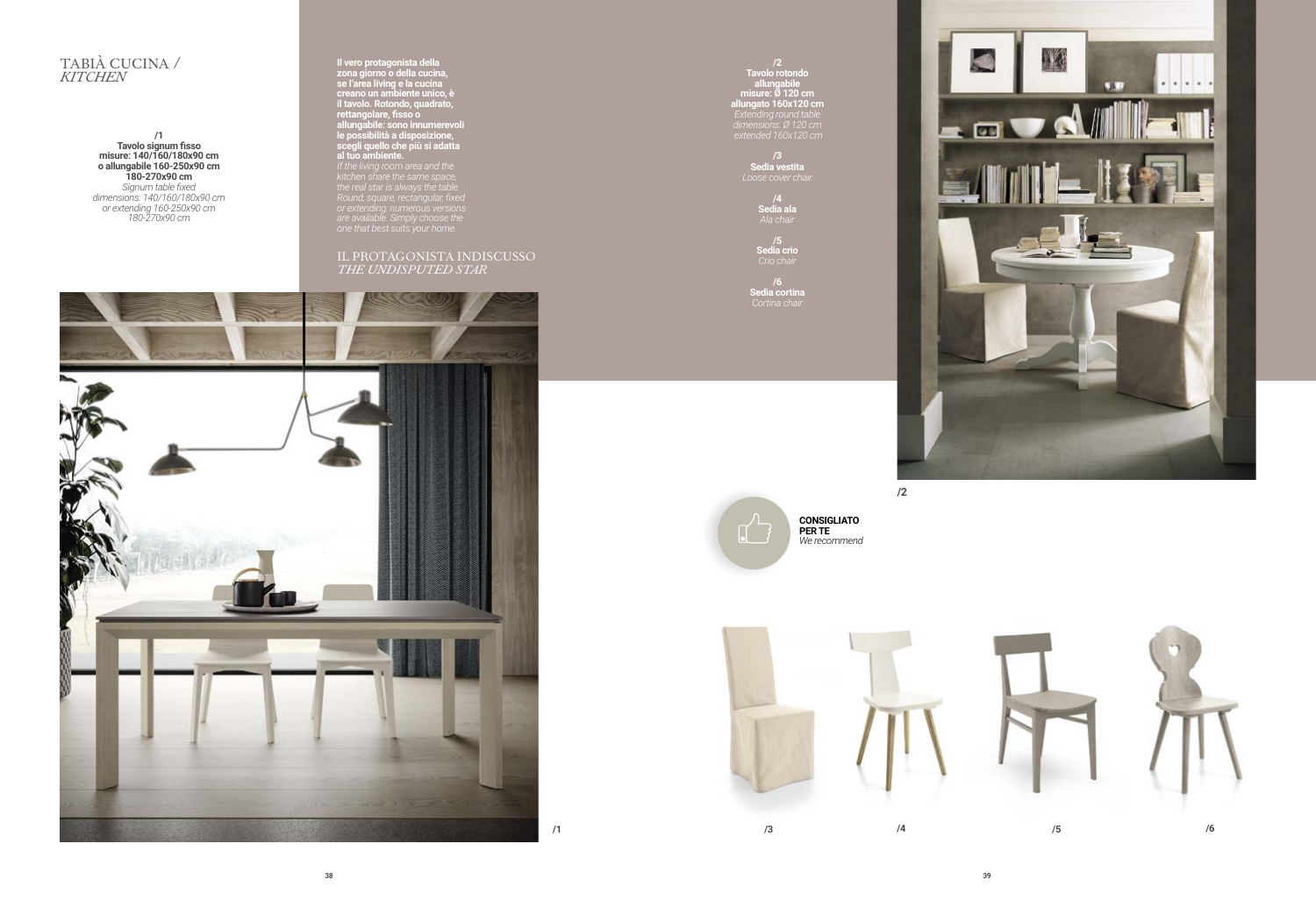

**/1 Tavolo a capretta allungabile misure: 160-250x90 o 180-270x90 cm** *Extending slated table dimensions: 160-250x90 o 180-270x90 cm*

**/2 Tavolo gamba in metallo misure: 140/160/180x90 cm**  *Table with metal legs dimensions: 140/160/180x90 cm*

> **/3 Sedia corallina**  *Corallina chair*

**/4**

**Sedia modus** *Modus chair*

**/5 Sgabello corallina**  *Corallina beech stool*





**CONSIGLIATO** *We recommend*